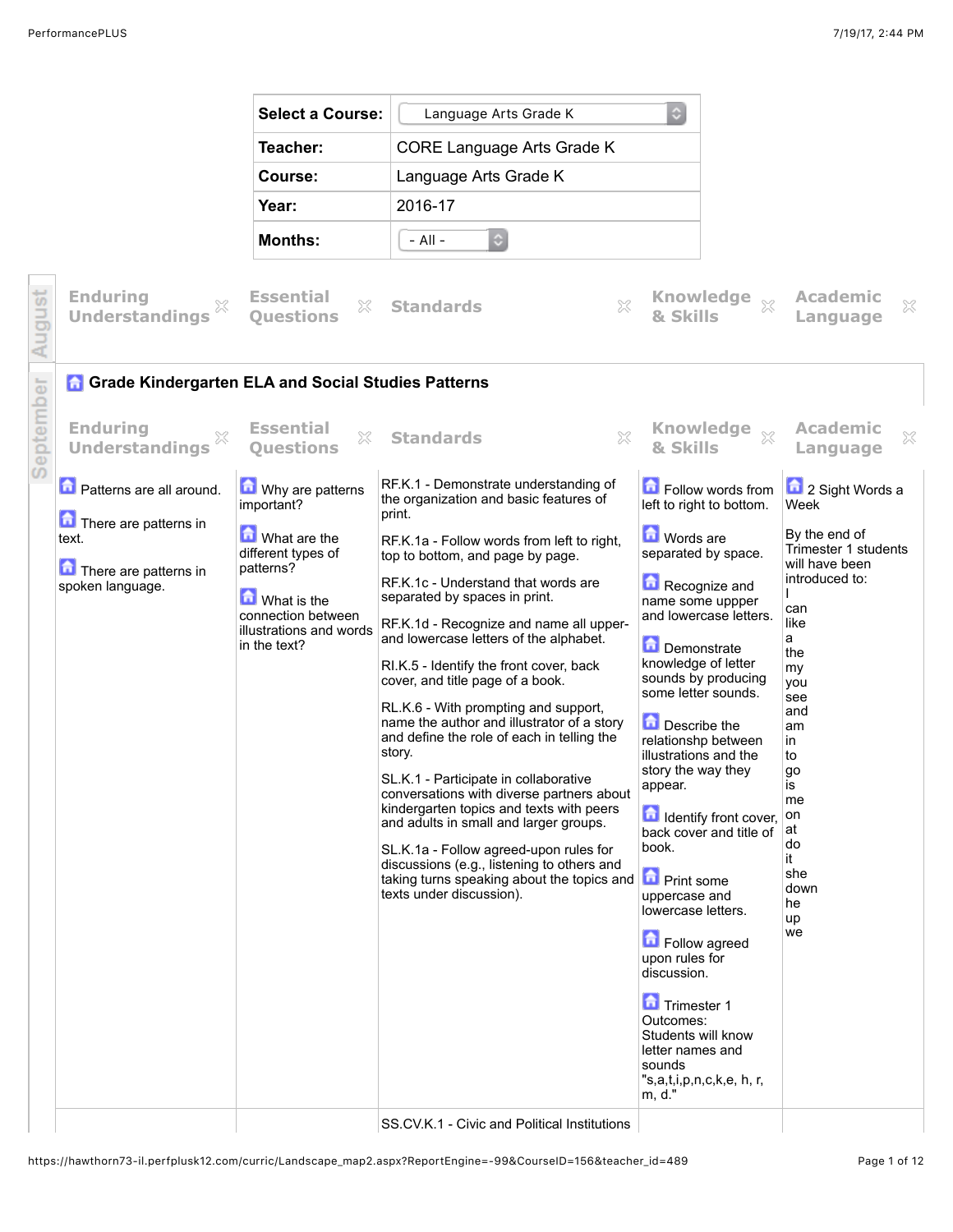| People have rules and<br>responsibilities at home and | <b>M</b> What is your role<br>in school and at | $\sim$ Describe roles and responsibilities of<br>people in authority.                                                                                    | Know their<br>birthday.                                   | Rule: M                                                                                                                                 |
|-------------------------------------------------------|------------------------------------------------|----------------------------------------------------------------------------------------------------------------------------------------------------------|-----------------------------------------------------------|-----------------------------------------------------------------------------------------------------------------------------------------|
| in school.                                            | home?                                          | SS.CV.K.2 - Processes, Rules, and Laws<br>$\sim$ Explain the need for and purposes of<br>rules in various settings, inside and<br>outside of the school. | Name rules and<br>responsibilities at<br>home and school. | Diversity: M                                                                                                                            |
|                                                       |                                                | SS.IS.K-2.5 - Communicating Conclusions <b>To Know their actions</b><br>$\sim$ Ask and answer questions about<br>arguments and explanations.             | have consequences.                                        | Responsibility: M                                                                                                                       |
|                                                       |                                                |                                                                                                                                                          |                                                           | Role: M                                                                                                                                 |
|                                                       |                                                |                                                                                                                                                          |                                                           | <b>A</b> Action: M                                                                                                                      |
|                                                       |                                                |                                                                                                                                                          |                                                           | Consequence: M                                                                                                                          |
|                                                       |                                                |                                                                                                                                                          |                                                           | Mhole Body<br>Listening (listen, eyes<br>on teacher, body<br>facing, quiet mouth,<br>quiet feet, quiet<br>hands, caring,<br>thinking)-M |
|                                                       |                                                |                                                                                                                                                          |                                                           | <b>D</b> Birthday-M                                                                                                                     |
|                                                       |                                                |                                                                                                                                                          |                                                           | <b>M</b> Weather-M                                                                                                                      |
|                                                       |                                                |                                                                                                                                                          |                                                           | <b>G</b> Seasons                                                                                                                        |
|                                                       |                                                |                                                                                                                                                          |                                                           | <b>Title-M</b>                                                                                                                          |
|                                                       |                                                |                                                                                                                                                          |                                                           | Front Cover-M                                                                                                                           |
|                                                       |                                                |                                                                                                                                                          |                                                           | <b>Back Cover-M</b>                                                                                                                     |
|                                                       |                                                |                                                                                                                                                          |                                                           | Title Page-M                                                                                                                            |
|                                                       |                                                |                                                                                                                                                          |                                                           | <b>D</b> Illustration-M                                                                                                                 |
|                                                       |                                                |                                                                                                                                                          |                                                           | Respect-M                                                                                                                               |
|                                                       |                                                |                                                                                                                                                          |                                                           | <b>D</b> Patterns-M                                                                                                                     |
|                                                       |                                                |                                                                                                                                                          |                                                           | <b>Personal Space-M</b>                                                                                                                 |
|                                                       |                                                |                                                                                                                                                          |                                                           | <b>G</b> Similar-M                                                                                                                      |
|                                                       |                                                |                                                                                                                                                          |                                                           | Different-M                                                                                                                             |
|                                                       |                                                |                                                                                                                                                          |                                                           |                                                                                                                                         |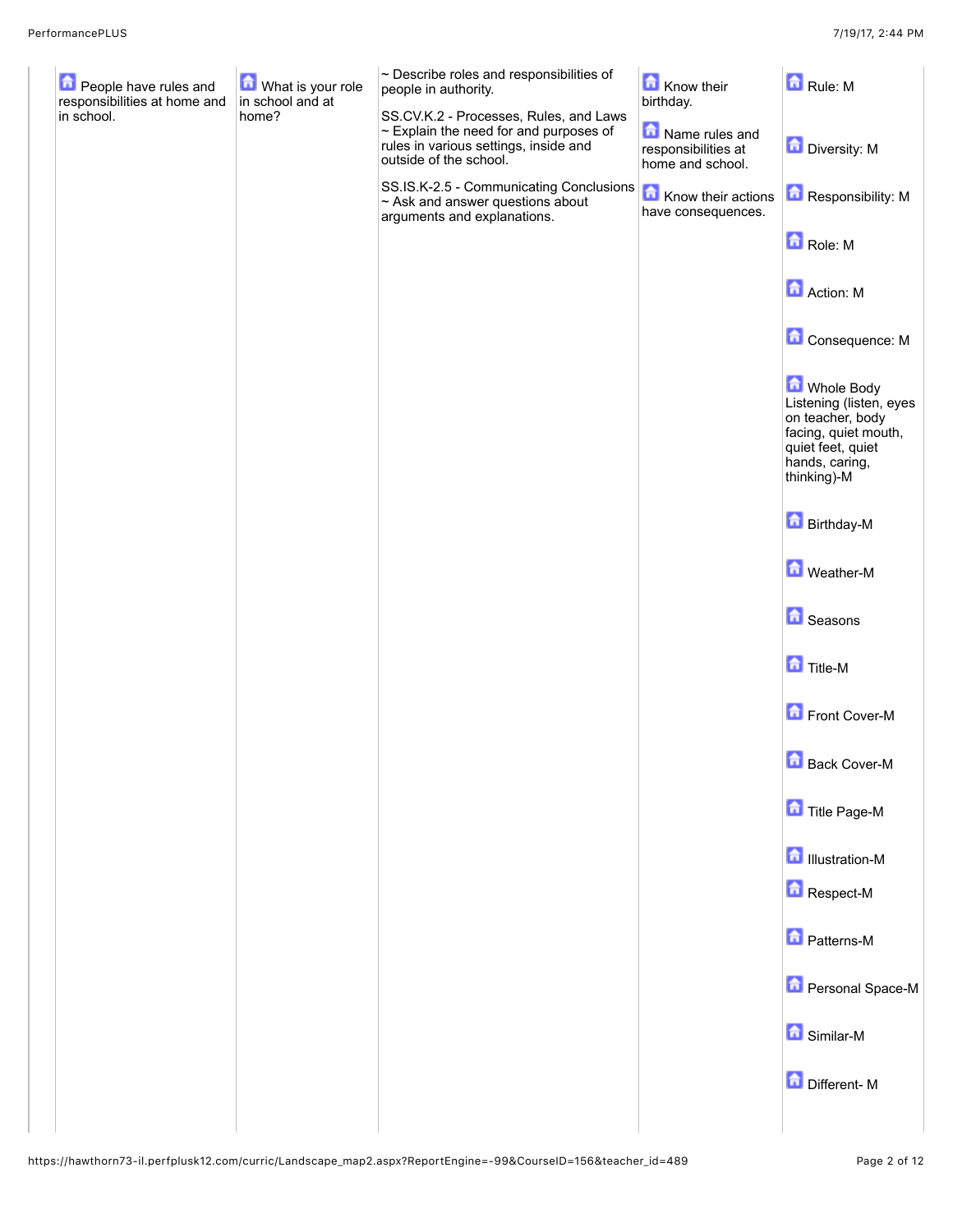C

|                                                                  |                                             |                                                                                                                                                                                     |                                                                     | Discussion-M                     |
|------------------------------------------------------------------|---------------------------------------------|-------------------------------------------------------------------------------------------------------------------------------------------------------------------------------------|---------------------------------------------------------------------|----------------------------------|
| There are daily changes<br>in the weather and in the<br>seasons. |                                             |                                                                                                                                                                                     | Ask questions<br>about weather to<br>prepare for their day.         |                                  |
|                                                                  |                                             |                                                                                                                                                                                     | <b>D</b> Understand daily<br>changes in the<br>weather and seasons. |                                  |
| <b>Technology Standards</b>                                      |                                             |                                                                                                                                                                                     |                                                                     |                                  |
| <b>Enduring</b><br><b>Understandings</b>                         | <b>Essential</b><br>33.<br><b>Ouestions</b> | <b>Standards</b>                                                                                                                                                                    | Knowledge xx<br>& Skills                                            | Academic<br>X<br>Language        |
|                                                                  |                                             | K-2:2.1 - Follow classroom rules for the<br>responsible use of computers, peripheral<br>devices, and resources.                                                                     |                                                                     |                                  |
|                                                                  |                                             | K-2:2.8 - Explain that a password helps<br>protect the privacy of information.                                                                                                      |                                                                     |                                  |
|                                                                  |                                             | $K-2:1.2$ - Explain that icons (e.g., recycle<br>bin/trash, folder) are symbols used to<br>signify a command, file, or application.                                                 |                                                                     |                                  |
|                                                                  |                                             | K-2:1.3 - Identify, locate, and use letters,<br>numbers, and special keys (e.g., space<br>bar, Shift, Delete) on the keyboard.                                                      |                                                                     |                                  |
|                                                                  |                                             | K-2:1.7 - Explain that computers can store<br>and organize information so that it can be<br>searched.                                                                               |                                                                     |                                  |
|                                                                  |                                             | K-2:1.1 - Demonstrate beginning steps in<br>using available hardware and applications<br>(e.g., turn on a computer, launch a<br>program, use a pointing device such as a<br>mouse). |                                                                     |                                  |
| <b>Grade Kindergarten ELA and Social Studies Observations</b>    |                                             |                                                                                                                                                                                     |                                                                     |                                  |
| <b>Enduring</b><br>×<br><b>Understandings</b>                    | <b>Essential</b><br>X<br><b>Ouestions</b>   | ×<br><b>Standards</b>                                                                                                                                                               | Knowledge some<br>83<br>& Skills                                    | <b>Academic</b><br>X<br>Language |
| Making observations<br>helps to learn about the                  | How do you gain<br>information from         | RF.K.1d - Recognize and name all upper-<br>and lowercase letters of the alphabet.                                                                                                   | Recognize<br>rhyming words.                                         | Rhyming- IN                      |
| world around you.<br>Students can be                             | reading a text?                             | RF.K.2a - Recognize and produce rhyming<br>words.                                                                                                                                   | Count, pronounce,<br>blend, segment                                 | Opinion- IN                      |
| observent readers.                                               |                                             | RF.K.2b - Count, pronounce, blend, and<br>segment syllables in spoken words.                                                                                                        | syllables in spoken<br>words.                                       | Syllables: IN                    |
|                                                                  |                                             | RF.K.3c - Read common high-frequency<br>words by sight (e.g., the, of, to, you, she,<br>my, is, are, do, does).                                                                     | Read sight words.<br>Name author and                                | <b>D</b> Participate: M          |
|                                                                  |                                             | RI.K.1 - With prompting and support, ask<br>and answer questions about key details in<br>a text.                                                                                    | illustrator and define<br>each role.                                | Capitalize-M                     |
|                                                                  |                                             | RI.K.6 - Name the author and illustrator of<br>a text and define the role of each in<br>presenting the ideas or information in a<br>text.                                           | Ask and answer<br>questions about key<br>details in a text.         | Describe: IN<br>Relationships-M  |
|                                                                  |                                             | RI.K.7 - With prompting and support,                                                                                                                                                | Describe the<br>relationship between                                |                                  |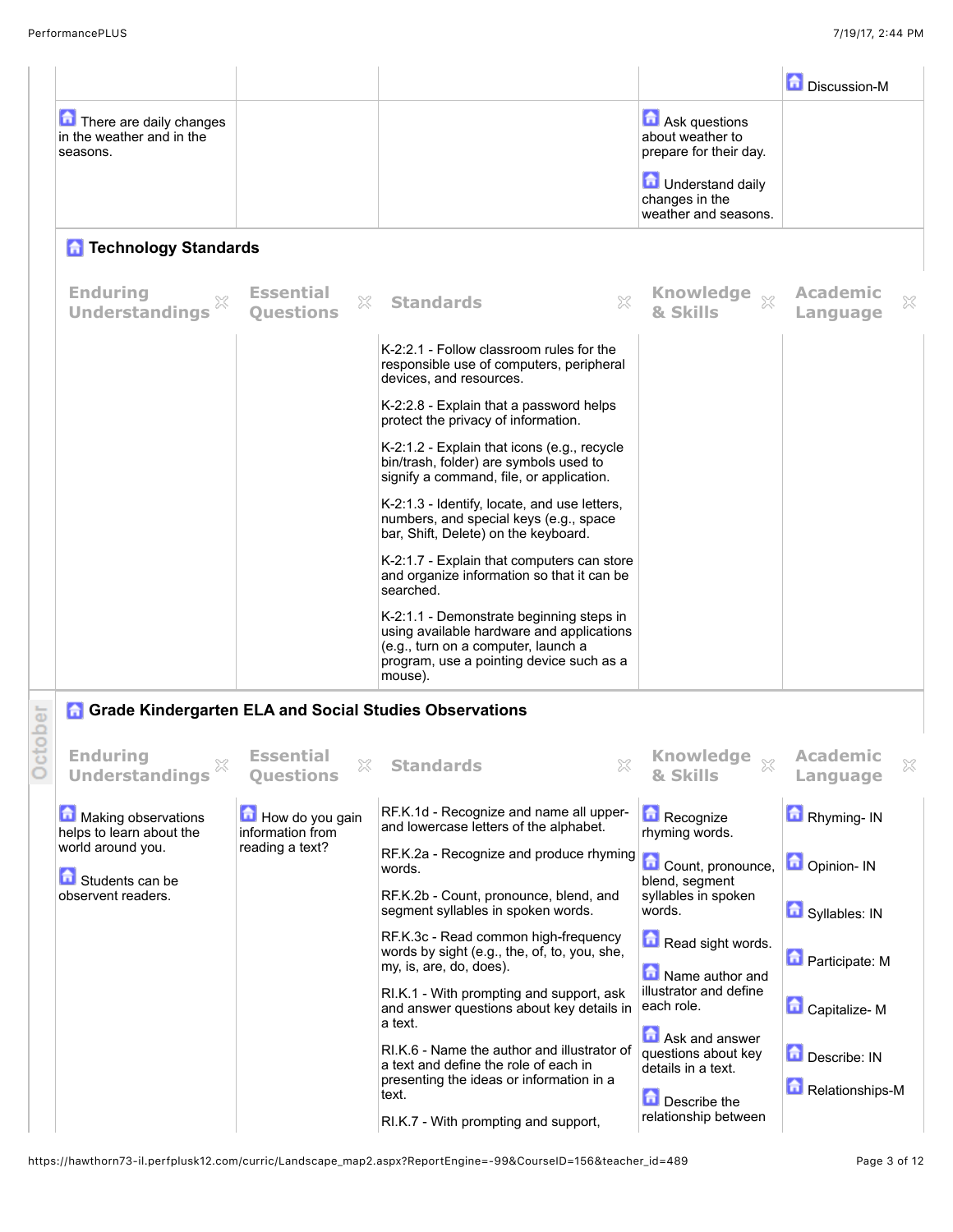|       |                                                       |                                                       | describe the relationship between<br>illustrations and the text in which they<br>appear (e.g., what person, place, thing, or<br>idea in the text an illustration depicts).<br>RI.K.9 - With prompting and support,<br>identify basic similarities in and<br>differences between two texts on the<br>same topic (e.g., in illustrations,<br>descriptions, or procedures).<br>SL.K.1 - Participate in collaborative<br>conversations with diverse partners about<br>kindergarten topics and texts with peers<br>and adults in small and larger groups. | pictures and a story.<br>Form an opinion<br>about a text.<br><b>Capitalize the</b><br>beginning letter in a<br>sentence.<br><b>n</b> Participate in<br>conversations with<br>peers and adults. | <b>d</b> Identify: IN<br>Procedures-M |
|-------|-------------------------------------------------------|-------------------------------------------------------|------------------------------------------------------------------------------------------------------------------------------------------------------------------------------------------------------------------------------------------------------------------------------------------------------------------------------------------------------------------------------------------------------------------------------------------------------------------------------------------------------------------------------------------------------|------------------------------------------------------------------------------------------------------------------------------------------------------------------------------------------------|---------------------------------------|
|       | <b>n</b> Technology Standards                         |                                                       |                                                                                                                                                                                                                                                                                                                                                                                                                                                                                                                                                      |                                                                                                                                                                                                |                                       |
|       | <b>Enduring</b><br><b>Understandings</b>              | <b>Essential</b><br>X<br><b>Questions</b>             | $\chi$<br><b>Standards</b>                                                                                                                                                                                                                                                                                                                                                                                                                                                                                                                           | <b>Knowledge</b><br>$\S 2$<br>& Skills                                                                                                                                                         | <b>Academic</b><br>×<br>Language      |
|       |                                                       |                                                       | K-2:1.9 - Explain that the Internet links<br>computers around the world, allowing<br>people to access information and<br>communicate.                                                                                                                                                                                                                                                                                                                                                                                                                |                                                                                                                                                                                                |                                       |
|       |                                                       |                                                       | K-2:2.3 - Explain why there are rules for<br>using technology at home and at school.                                                                                                                                                                                                                                                                                                                                                                                                                                                                 |                                                                                                                                                                                                |                                       |
|       |                                                       |                                                       | K-2:2.6 - Follow the school rules for safe<br>and ethical Internet use. (Use of Internet<br>in this grade span is determined by district<br>policy.)                                                                                                                                                                                                                                                                                                                                                                                                 |                                                                                                                                                                                                |                                       |
|       |                                                       |                                                       | K-2:2.7 - Demonstrate knowledge of<br>ergonomics and electrical safety when<br>using computers.                                                                                                                                                                                                                                                                                                                                                                                                                                                      |                                                                                                                                                                                                |                                       |
|       |                                                       |                                                       | <b>A</b> Grade Kindergarten ELA and Social Studies All About Me, Roles and Responsibilities, and Adaptations                                                                                                                                                                                                                                                                                                                                                                                                                                         |                                                                                                                                                                                                |                                       |
| ember | <b>Enduring</b><br><b>Understandings</b>              | <b>Essential</b><br>×<br><b>Ouestions</b>             | <b>Standards</b>                                                                                                                                                                                                                                                                                                                                                                                                                                                                                                                                     | Knowledge $_{\%}$<br>& Skills                                                                                                                                                                  | <b>Academic</b><br>×<br>anguage.      |
|       | Students will understand<br>that environments change. | <b>How does</b><br>weather effect your<br>daily life? | SS.G.K.1 - Human-Environment Interaction<br>$\sim$ Explain how weather, climate, and other<br>environmental characteristics affect people's<br>lives.                                                                                                                                                                                                                                                                                                                                                                                                | Students will be<br>able to identify the<br>best way to travel                                                                                                                                 | Temperature-M                         |
|       |                                                       |                                                       |                                                                                                                                                                                                                                                                                                                                                                                                                                                                                                                                                      | from place to place.<br><b>M</b> Writing Focus &<br>Outcomes:<br>Example: Talk about<br>winter here and                                                                                        | Surround-IN<br><b>Climate-IN</b>      |
|       |                                                       |                                                       |                                                                                                                                                                                                                                                                                                                                                                                                                                                                                                                                                      | winter in Southern<br>California. Write<br>about which place<br>you would want to live<br>and why.                                                                                             | <b>M</b> Weather-M<br>Anywhere-M      |
|       |                                                       |                                                       |                                                                                                                                                                                                                                                                                                                                                                                                                                                                                                                                                      | Cause & Effect:<br>Example:<br>It's raining outside, so<br>what does it cause                                                                                                                  | Nearby-M                              |
|       |                                                       |                                                       |                                                                                                                                                                                                                                                                                                                                                                                                                                                                                                                                                      | you to do?<br>Put pictures in one<br>box and have<br>students draw or write <b>T</b> Patterns-M                                                                                                | Opposite-M                            |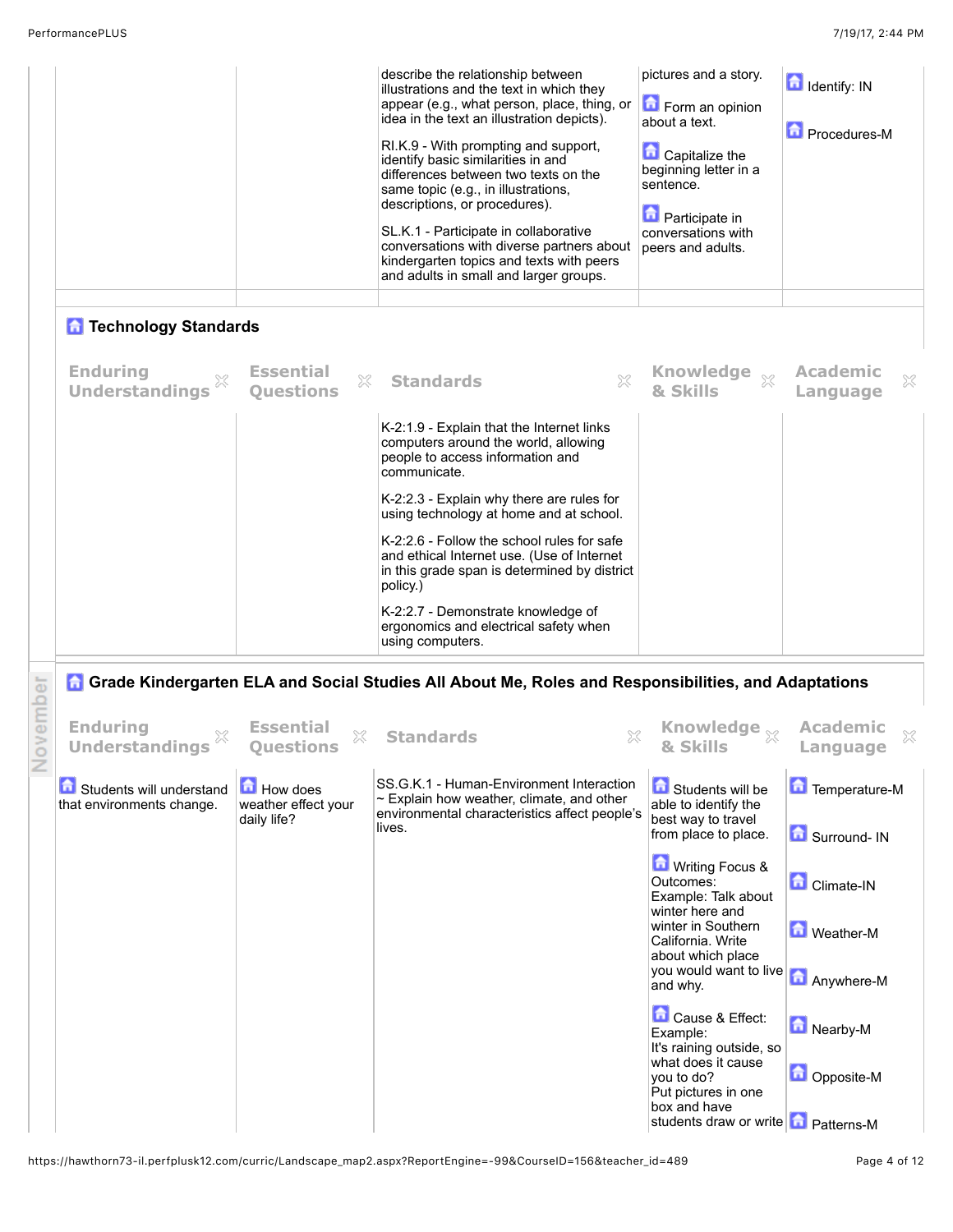|                                                                                                                                                                                                                                                                                                          |                                                                                                                                                                                                                                          |                                                                                                                                                                                                                                                                                                                                                                                                                                                                  | a sentence about the<br>cause/effect. Another<br>option is to have<br>picture that they cut<br>and paste.<br><b>Give students a</b><br>place and ask them<br>what the best<br>transporation to use.<br>$\left  \bigcap_{i=1}^n$ Write ways people $\left  \bigcap_{i=1}^n \right _{\text{C} \in \mathbb{N}}$<br>move from place to<br>place.<br><b>Give a picture of</b><br>ways to transport<br>goods and another<br>picture to make it<br>plural and have<br>students add the<br>correct ending. (ex.<br>truck-trucks) | Rain: M<br>Rainbow: M<br>Snow: M<br><b>G</b> Sunlight-M<br><b>n</b> Icicle-M<br>Cloud-M<br>Hemisphere: IN<br>Meteorologist-M<br><b>Hail:</b> M<br>Tornado-M<br>Severe Weather:<br>м<br>Thunderstorm-M<br>Overcast-M<br><b>D</b> Predict: IN<br>Forecast-M<br>Thermometer: M |
|----------------------------------------------------------------------------------------------------------------------------------------------------------------------------------------------------------------------------------------------------------------------------------------------------------|------------------------------------------------------------------------------------------------------------------------------------------------------------------------------------------------------------------------------------------|------------------------------------------------------------------------------------------------------------------------------------------------------------------------------------------------------------------------------------------------------------------------------------------------------------------------------------------------------------------------------------------------------------------------------------------------------------------|--------------------------------------------------------------------------------------------------------------------------------------------------------------------------------------------------------------------------------------------------------------------------------------------------------------------------------------------------------------------------------------------------------------------------------------------------------------------------------------------------------------------------|-----------------------------------------------------------------------------------------------------------------------------------------------------------------------------------------------------------------------------------------------------------------------------|
| Students will begin to<br>understand English<br>Language Conventions in<br>writing and speaking.<br>Students will understand<br>different phonics patterns.<br>Students will understand<br>there are different ways to<br>relay information.<br>Students will understand<br>that texts provide a variety | What types of<br>conventions are<br>needed for you to<br>become a better<br>reader and writer?<br>How do authors<br>and illustrators share<br>information with the<br>reader?<br>What are different<br>ways to share<br>information with | L.K.1 - Demonstrate command of the<br>conventions of standard English grammar<br>and usage when writing or speaking.<br>L.K.2 - Demonstrate command of the<br>conventions of standard English<br>capitalization, punctuation, and spelling<br>when writing.<br>L.K.1c - Form regular plural nouns orally by<br>adding /s/ or /es/ (e.g., dog, dogs; wish,<br>wishes).<br>L.K.1d - Understand and use question words<br>(interrogatives) (e.g., who, what, where, | Trimester 2<br>Outcomes:<br>Students will know<br>letter names and<br>sounds for "g, o, u, l,<br>f, b, j, z, w, v, y, x."<br>Students will use<br>capitals, punctuation,<br>and phonetic spelling<br>when writing.<br>Students will<br>know when to add /s/                                                                                                                                                                                                                                                              | syllables-IN<br>Trimester 2<br>outcomes:<br>By the end of<br>trimester 2 students<br>will have been<br>introduced to:<br>have<br>blue<br>are<br>was                                                                                                                         |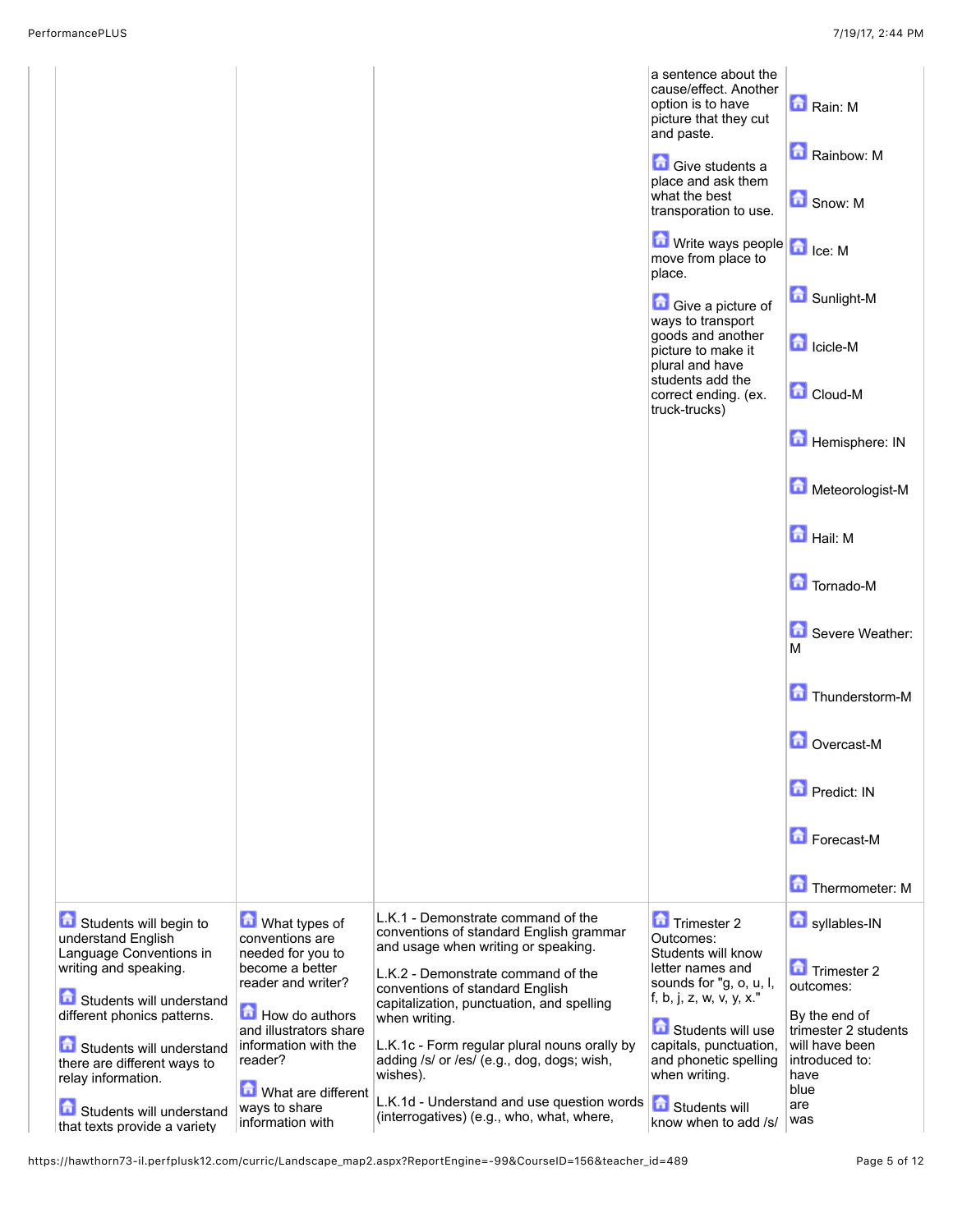|          | information.                                                         | others?                                   | when, why, how).<br>L.K.2c - Write a letter or letters for most<br>consonant and short-vowel sounds<br>(phonemes).<br>L.K.5a - Sort common objects into<br>categories (e.g., shapes, foods) to gain a<br>sense of the concepts the categories<br>represent.<br>L.K.5c - Identify real-life connections<br>between words and their use (e.g., note<br>places at school that are colorful).<br>RF.K.3 - Know and apply grade-level<br>phonics and word analysis skills in decoding<br>words.<br>RF.K.3d - Distinguish between similarly<br>spelled words by identifying the sounds of<br>the letters that differ.<br>RI.K.1 - With prompting and support, ask<br>and answer questions about key details in a<br>text.<br>RI.K.3 - With prompting and support,<br>describe the connection between two<br>individuals, events, ideas, or pieces of<br>information in a text.<br>RI.K.6 - Name the author and illustrator of a<br>text and define the role of each in presenting<br>the ideas or information in a text.<br>W.K.2 - Use a combination of drawing,<br>dictating, and writing to compose<br>informative/explanatory texts in which they<br>name what they are writing about and supply | or /es/ to common<br>nouns to make them<br>plural.<br>Students will use<br>question words to<br>verify information<br>needed.<br>Students will sort<br>and make<br>connections with<br>objects and words in<br>their environment.<br>Students will be<br>able to answer<br>questions about<br>details in a text. | be<br>play<br>yellow<br>all<br>said<br>with<br>here<br>there<br>come<br>three<br>they<br>no<br>so<br>away<br>one<br>little<br>big<br>funny<br>jump<br>where<br>what<br>red<br>who<br>plural nouns: IN<br>Introduced<br>question words:<br>who<br>what<br>when<br>where<br>• when |
|----------|----------------------------------------------------------------------|-------------------------------------------|------------------------------------------------------------------------------------------------------------------------------------------------------------------------------------------------------------------------------------------------------------------------------------------------------------------------------------------------------------------------------------------------------------------------------------------------------------------------------------------------------------------------------------------------------------------------------------------------------------------------------------------------------------------------------------------------------------------------------------------------------------------------------------------------------------------------------------------------------------------------------------------------------------------------------------------------------------------------------------------------------------------------------------------------------------------------------------------------------------------------------------------------------------------------------------------------|------------------------------------------------------------------------------------------------------------------------------------------------------------------------------------------------------------------------------------------------------------------------------------------------------------------|----------------------------------------------------------------------------------------------------------------------------------------------------------------------------------------------------------------------------------------------------------------------------------|
|          | <b>n</b> Technology Standards                                        |                                           | some information about the topic.                                                                                                                                                                                                                                                                                                                                                                                                                                                                                                                                                                                                                                                                                                                                                                                                                                                                                                                                                                                                                                                                                                                                                              |                                                                                                                                                                                                                                                                                                                  |                                                                                                                                                                                                                                                                                  |
|          | <b>Enduring</b><br><b>Understandings</b>                             | <b>Essential</b><br>X<br><b>Questions</b> | <b>Standards</b><br>X                                                                                                                                                                                                                                                                                                                                                                                                                                                                                                                                                                                                                                                                                                                                                                                                                                                                                                                                                                                                                                                                                                                                                                          | Knowledge <sub>X</sub><br>& Skills                                                                                                                                                                                                                                                                               | <b>Academic</b><br>X<br>Language                                                                                                                                                                                                                                                 |
|          |                                                                      |                                           |                                                                                                                                                                                                                                                                                                                                                                                                                                                                                                                                                                                                                                                                                                                                                                                                                                                                                                                                                                                                                                                                                                                                                                                                |                                                                                                                                                                                                                                                                                                                  |                                                                                                                                                                                                                                                                                  |
|          | <b>n</b> Technology Standards                                        |                                           |                                                                                                                                                                                                                                                                                                                                                                                                                                                                                                                                                                                                                                                                                                                                                                                                                                                                                                                                                                                                                                                                                                                                                                                                |                                                                                                                                                                                                                                                                                                                  |                                                                                                                                                                                                                                                                                  |
| December | <b>Enduring</b><br><b>Understandings</b>                             | <b>Essential</b><br>X<br><b>Ouestions</b> | X<br><b>Standards</b>                                                                                                                                                                                                                                                                                                                                                                                                                                                                                                                                                                                                                                                                                                                                                                                                                                                                                                                                                                                                                                                                                                                                                                          | <b>Knowledge</b><br>$\S 2$<br>& Skills                                                                                                                                                                                                                                                                           | <b>Academic</b><br>X<br>Language                                                                                                                                                                                                                                                 |
|          |                                                                      |                                           | K-2:1.10 - Demonstrate the ability to use<br>tools in painting and/or drawing programs.                                                                                                                                                                                                                                                                                                                                                                                                                                                                                                                                                                                                                                                                                                                                                                                                                                                                                                                                                                                                                                                                                                        |                                                                                                                                                                                                                                                                                                                  |                                                                                                                                                                                                                                                                                  |
|          | Students will understand<br>that days off of school have<br>meaning. | Why is a holiday<br>important?            | SS.H.K.2 - Perspectives $\sim$ Examine the<br>significance of our national holidays and<br>the heroism and achievements of the<br>people associated with them.                                                                                                                                                                                                                                                                                                                                                                                                                                                                                                                                                                                                                                                                                                                                                                                                                                                                                                                                                                                                                                 | Students will know <b>in</b> Holiday-M<br>the dates and<br>meanings of important   national-IN<br>holidays.                                                                                                                                                                                                      |                                                                                                                                                                                                                                                                                  |
|          | Students will know the<br>meaning of holidays.                       |                                           |                                                                                                                                                                                                                                                                                                                                                                                                                                                                                                                                                                                                                                                                                                                                                                                                                                                                                                                                                                                                                                                                                                                                                                                                |                                                                                                                                                                                                                                                                                                                  | Importance-IN                                                                                                                                                                                                                                                                    |
|          | <b>A</b> Kindergarten ELA and History                                |                                           |                                                                                                                                                                                                                                                                                                                                                                                                                                                                                                                                                                                                                                                                                                                                                                                                                                                                                                                                                                                                                                                                                                                                                                                                |                                                                                                                                                                                                                                                                                                                  |                                                                                                                                                                                                                                                                                  |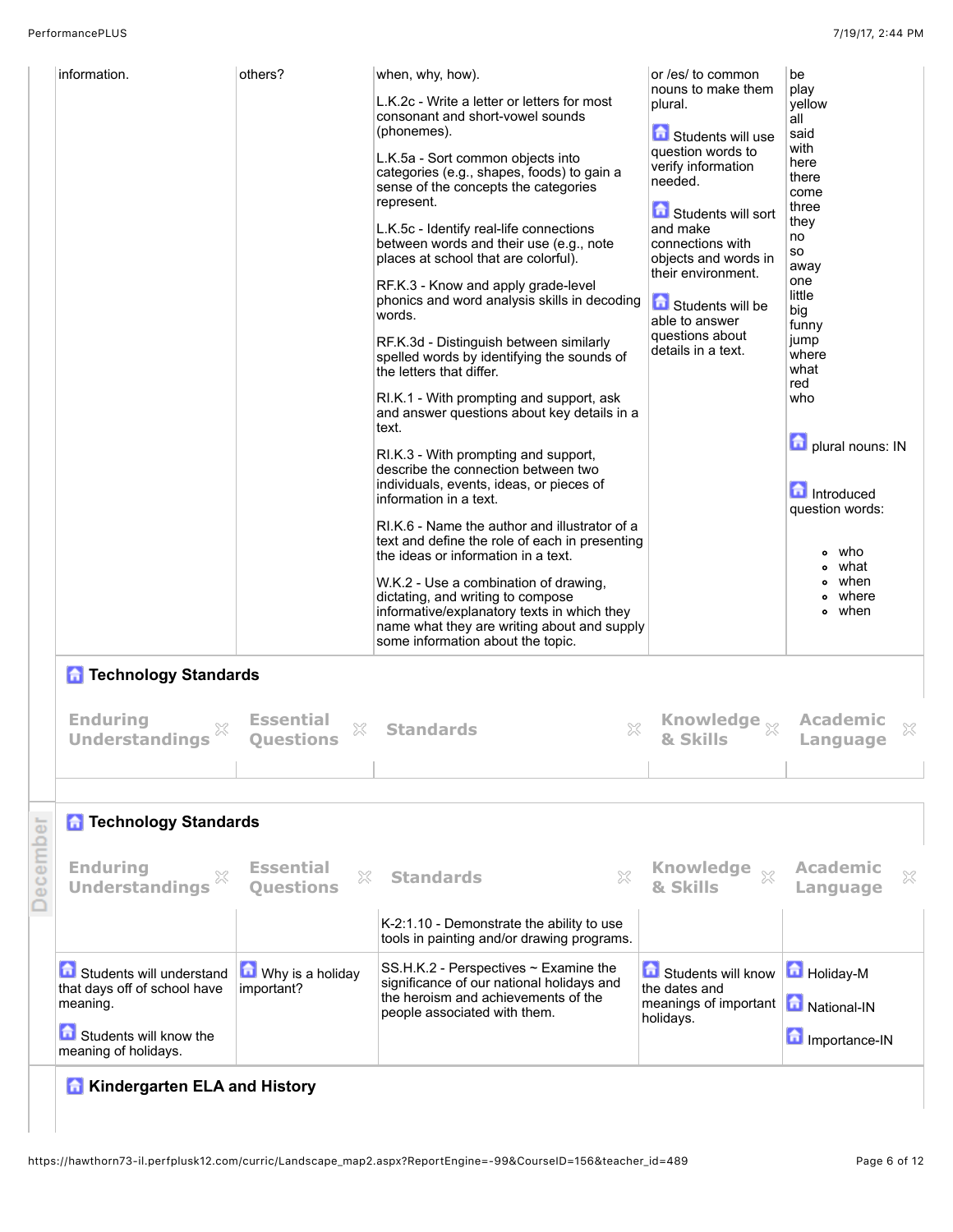| January | <b>Enduring</b><br>X<br><b>Understandings</b>                                               | <b>Essential</b><br>$\mathbb{X}$<br><b>Questions</b> | <b>Standards</b><br>X                                                                                                     | Knowledge $\chi$<br>& Skills                                                                 | <b>Academic</b><br>Š.<br>Language |
|---------|---------------------------------------------------------------------------------------------|------------------------------------------------------|---------------------------------------------------------------------------------------------------------------------------|----------------------------------------------------------------------------------------------|-----------------------------------|
|         | Students will compare<br>how their life is different from changed at school<br>in the past. | <b>How has play</b><br>and at home                   | SS.H.K.2 - Perspectives ~ Examine the<br>significance of our national holidays and<br>the heroism and achievements of the | Students will be<br>able to compare past<br>life experiences to life                         | Compare: IN                       |
|         |                                                                                             | overtime?                                            | people associated with them.                                                                                              | experiences today.                                                                           | Experience-IN                     |
|         |                                                                                             | Why are national<br>holidays celebrated?             | SS.H.K.1 - Change, Continuity, and<br>Context ~ Compare life in the past to life<br>today.                                | Students will be<br>able to name a<br>national holiday, what                                 | Contrast: IN                      |
|         |                                                                                             |                                                      |                                                                                                                           | achievement took<br>place and the<br>person/people that are<br>associated with them.         | Yesterday-M                       |
|         |                                                                                             |                                                      |                                                                                                                           | <b>Contact Students will be</b>                                                              | Today: M                          |
|         |                                                                                             |                                                      |                                                                                                                           | able to draw pictures<br>representing an<br>example of life in the<br>past and current life. | Future-IN                         |
|         |                                                                                             |                                                      |                                                                                                                           | Students will be<br>able to draw a picture                                                   | Past: IN                          |
|         |                                                                                             |                                                      |                                                                                                                           | of a national holiday<br>including significant<br>people or<br>achievements. Label           | <b>D</b> Present-IN               |
|         |                                                                                             |                                                      |                                                                                                                           | the holiday picture with <b>6</b> Same-M<br>holiday name,<br>person/people name              |                                   |
|         |                                                                                             |                                                      |                                                                                                                           | and other significant<br>objects. (ex.<br>President's Day,                                   | Different-M                       |
|         |                                                                                             |                                                      |                                                                                                                           | Abrham Linoln, flag).                                                                        | Home: M                           |
|         |                                                                                             |                                                      |                                                                                                                           | Students will be<br>able to write a simple<br>sentence (ex: We<br>celebratebecause)          | <b>C</b> School-M                 |
|         |                                                                                             |                                                      |                                                                                                                           | Students will be<br>able to identify letter                                                  | Life: M                           |
|         |                                                                                             |                                                      |                                                                                                                           | and sounds for "ai, oa,<br>ie, ee, or, ng, oo/OO,<br>ch, sh, th/th, qu, ou, oi,              | Holiday-M                         |
|         |                                                                                             |                                                      |                                                                                                                           | ue, er, ar."                                                                                 | Country: IN                       |
|         |                                                                                             |                                                      |                                                                                                                           |                                                                                              | Hero-IN                           |
|         |                                                                                             |                                                      |                                                                                                                           |                                                                                              | Label: IN                         |
|         |                                                                                             |                                                      |                                                                                                                           |                                                                                              | Object-M                          |
|         |                                                                                             |                                                      |                                                                                                                           |                                                                                              | Celebrate: IN                     |
|         |                                                                                             |                                                      |                                                                                                                           |                                                                                              | National-IN                       |
|         |                                                                                             |                                                      |                                                                                                                           |                                                                                              | Significant-IN                    |
|         |                                                                                             |                                                      |                                                                                                                           |                                                                                              |                                   |
|         |                                                                                             |                                                      |                                                                                                                           |                                                                                              |                                   |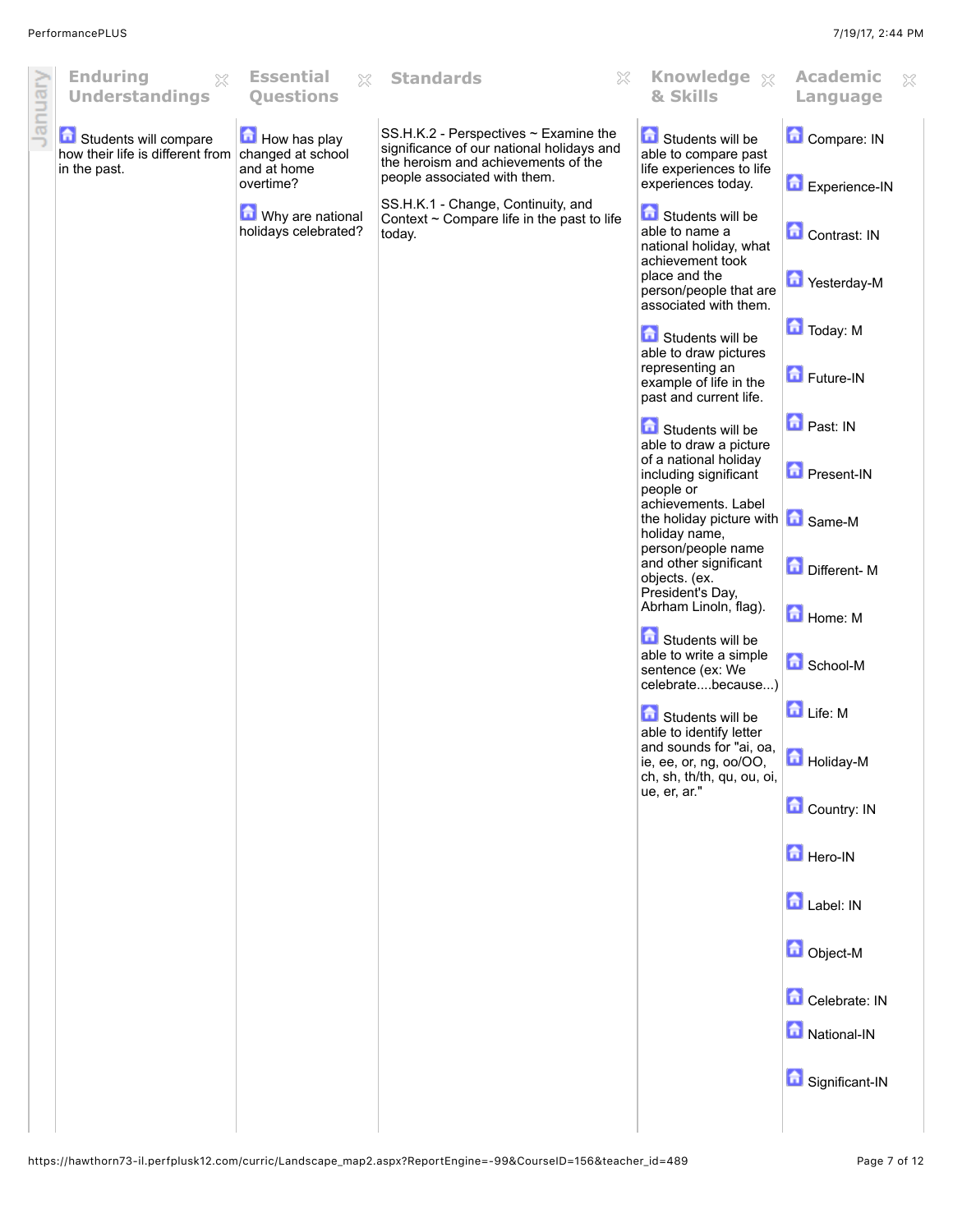|          |                                                                                                                                                    |                                                               |                                                                                                                                                                                                                                             |                                                | Achievement: IN                  |
|----------|----------------------------------------------------------------------------------------------------------------------------------------------------|---------------------------------------------------------------|---------------------------------------------------------------------------------------------------------------------------------------------------------------------------------------------------------------------------------------------|------------------------------------------------|----------------------------------|
|          |                                                                                                                                                    |                                                               |                                                                                                                                                                                                                                             |                                                | Honor-IN                         |
|          | Students will give details<br>to support questions and<br>main ideas.<br>How do you find key the<br>main idea and details in a<br>nonfiction text? | <b>M</b> What strategies<br>can help you<br>understand texts? | RF.K.4 - Read emergent-reader texts with<br>purpose and understanding.<br>RI.K.2 - With prompting and support,<br>identify the main topic and retell key<br>details of a text.<br>RI.K.3 - With prompting and support,                      |                                                |                                  |
|          |                                                                                                                                                    |                                                               | describe the connection between two<br>individuals, events, ideas, or pieces of<br>information in a text.<br>RI.K.4 - With prompting and support, ask                                                                                       |                                                |                                  |
|          |                                                                                                                                                    |                                                               | and answer questions about unknown<br>words in a text.<br>RL.K.2 - With prompting and support,<br>retell familiar stories, including key details.                                                                                           |                                                |                                  |
|          |                                                                                                                                                    |                                                               | RL.K.4 - Ask and answer questions about<br>unknown words in a text.                                                                                                                                                                         |                                                |                                  |
|          |                                                                                                                                                    |                                                               | RL.K.5 - Recognize common types of<br>texts (e.g., storybooks, poems).                                                                                                                                                                      |                                                |                                  |
|          |                                                                                                                                                    |                                                               | SL.K.2 - Confirm understanding of a text<br>read aloud or information presented orally<br>or through other media by asking and<br>answering questions about key details<br>and requesting clarification if something is<br>not understood.  |                                                |                                  |
|          |                                                                                                                                                    |                                                               | W.K.3 - Use a combination of drawing,<br>dictating, and writing to narrate a single<br>event or several loosely linked events, tell<br>about the events in the order in which they<br>occurred, and provide a reaction to what<br>happened. |                                                |                                  |
|          |                                                                                                                                                    |                                                               | W.K.5 - With guidance and support from<br>adults, respond to questions and<br>suggestions from peers and add details to<br>strengthen writing as needed.                                                                                    |                                                |                                  |
|          | <b>n</b> Technology Standards                                                                                                                      |                                                               |                                                                                                                                                                                                                                             |                                                |                                  |
|          | <b>Enduring</b><br><b>Understandings</b>                                                                                                           | <b>Essential</b><br>X<br><b>Questions</b>                     | X<br><b>Standards</b>                                                                                                                                                                                                                       | <b>Knowledge</b><br>$\mathbb{S}^2$<br>& Skills | <b>Academic</b><br>X<br>Language |
|          |                                                                                                                                                    |                                                               | K-2:2.2 - Explain the importance of giving<br>credit to media creators when using their<br>work in student projects.                                                                                                                        |                                                |                                  |
|          | <b>n</b> Technology Standards                                                                                                                      |                                                               |                                                                                                                                                                                                                                             |                                                |                                  |
| February | <b>Enduring</b><br>×<br><b>Understandings</b>                                                                                                      | <b>Essential</b><br>X<br><b>Questions</b>                     | $\mathbb{S}^2$<br><b>Standards</b>                                                                                                                                                                                                          | Knowledge xx<br>& Skills                       | <b>Academic</b><br>X<br>Language |
|          |                                                                                                                                                    |                                                               | K-2:2.5 - Describe how people use many<br>types of technologies in their daily<br>lives. Health and Safety                                                                                                                                  |                                                |                                  |
|          |                                                                                                                                                    |                                                               |                                                                                                                                                                                                                                             |                                                |                                  |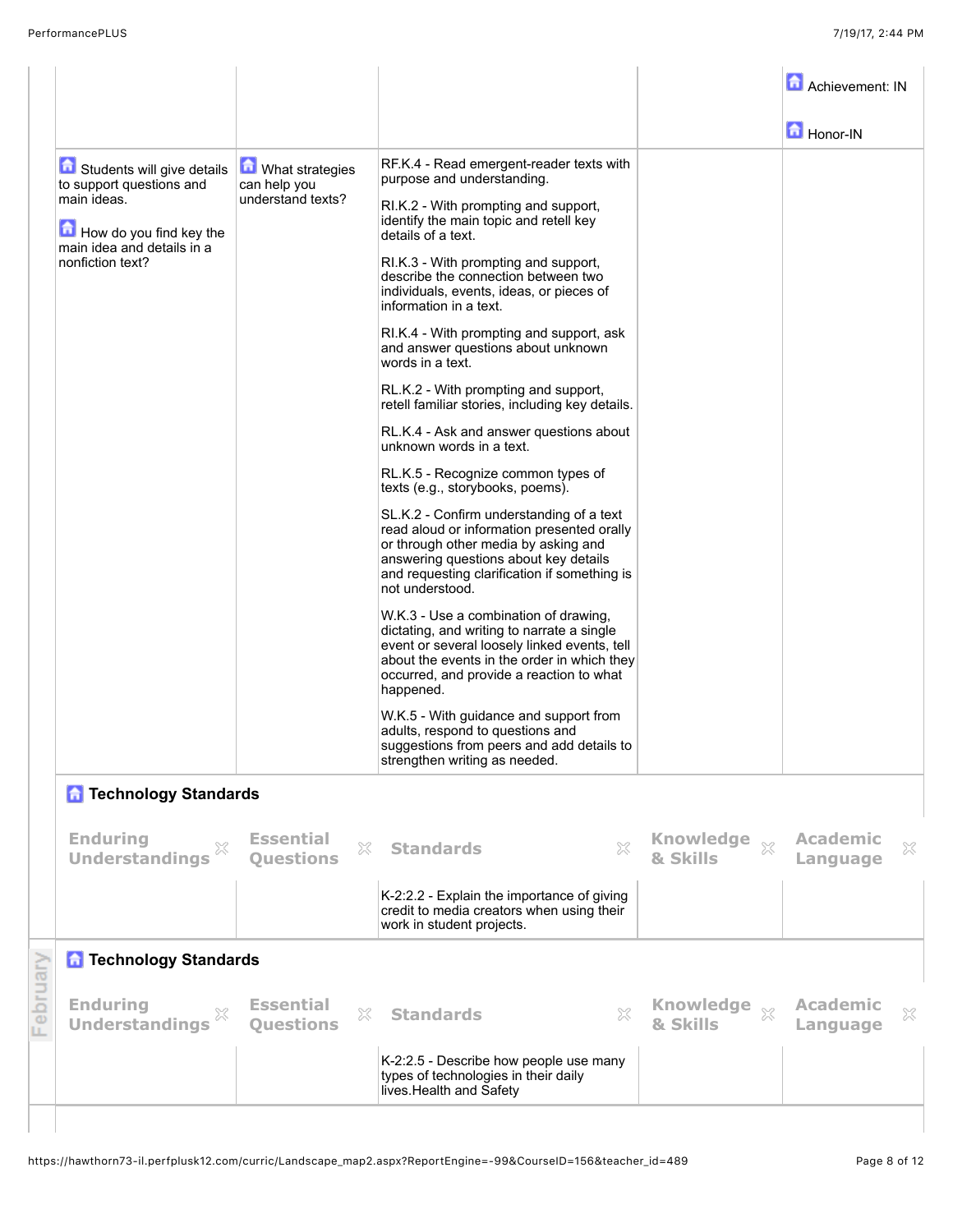| March | <b>n</b> Technology Standards                                  |                                                                               |                                                                                                                                                        |                                                                                               |                                                                                |
|-------|----------------------------------------------------------------|-------------------------------------------------------------------------------|--------------------------------------------------------------------------------------------------------------------------------------------------------|-----------------------------------------------------------------------------------------------|--------------------------------------------------------------------------------|
|       | <b>Enduring</b><br><b>Understandings</b>                       | <b>Essential</b><br>X<br><b>Ouestions</b>                                     | X<br><b>Standards</b>                                                                                                                                  | <b>Knowledge</b><br>$\S 2$<br>& Skills                                                        | <b>Academic</b><br>X<br>Language                                               |
|       |                                                                |                                                                               | K-2:3.1 - Use various age-appropriate<br>technologies to locate, collect, and<br>organize information.                                                 |                                                                                               |                                                                                |
|       |                                                                |                                                                               | K-2:3.3 - Use age-appropriate<br>technologies (e.g., a simple graphing<br>application) to gather and analyze data. &                                   |                                                                                               |                                                                                |
| April |                                                                |                                                                               | <b>A Grade Kindergarten ELA and Social Studies Citizenship and Community</b>                                                                           | Interdependence and Cause & Effect                                                            |                                                                                |
|       | <b>Enduring</b><br><b>Understandings</b>                       | <b>Essential</b><br>X<br><b>Ouestions</b>                                     | <b>Standards</b><br>X                                                                                                                                  | & Skills                                                                                      | <b>Academic</b><br>X<br>Language                                               |
|       | There are things I need<br>to survive.                         | How does where<br>you live meet your<br>needs?                                | SS.EC.K.1 - Economic Decision Making ~<br>Explain choices are made because of<br>scarcity (i.e., because we cannot have                                | Students will be<br>able to understand<br>and identify where                                  | compare/contrast:<br>М                                                         |
|       | There are things that I<br>want but do not need to<br>survive. | What are the<br>things I need to<br>survive?                                  | everything that we want).<br>SS.G.K.2 - Human-Environment Interaction<br>$\sim$ Identify and explain how people and<br>goods move from place to place. | goods come from (i.e.,<br>food from grocery<br>store and where it<br>comes from).             | M-Needs and<br>wants (i.e., I needI<br>wantfood, clothing,                     |
|       | Goods move to meet<br>people's needs.                          | Deepening<br>Questions:<br>- What's the                                       |                                                                                                                                                        | <b>Contract Students will</b><br>analyze and explain<br>the difference<br>between their needs | shelter)<br><b>d</b> Identify: IN                                              |
|       |                                                                | difference between<br>needs and wants?<br>- Why do goods need<br>to be moved? |                                                                                                                                                        | and wants (food,<br>clothing and shelter).                                                    | describe: M                                                                    |
|       |                                                                |                                                                               |                                                                                                                                                        |                                                                                               | differences-M                                                                  |
|       |                                                                |                                                                               |                                                                                                                                                        |                                                                                               | Models: IN                                                                     |
|       |                                                                |                                                                               |                                                                                                                                                        |                                                                                               | demonstrate-IN                                                                 |
|       |                                                                |                                                                               |                                                                                                                                                        |                                                                                               | <b>D</b> recall: M                                                             |
|       |                                                                |                                                                               |                                                                                                                                                        |                                                                                               | knowledge-IN                                                                   |
|       |                                                                |                                                                               |                                                                                                                                                        |                                                                                               | <b>n</b> fact: IN                                                              |
|       |                                                                |                                                                               |                                                                                                                                                        |                                                                                               | Opinion- IN                                                                    |
|       |                                                                |                                                                               |                                                                                                                                                        |                                                                                               | <b>C</b> choices-M                                                             |
|       |                                                                |                                                                               |                                                                                                                                                        |                                                                                               | Goods come<br>from: farm, grocery<br>store, market,<br>country, state, factory |
|       |                                                                |                                                                               |                                                                                                                                                        |                                                                                               | <b>n</b> farther: IN                                                           |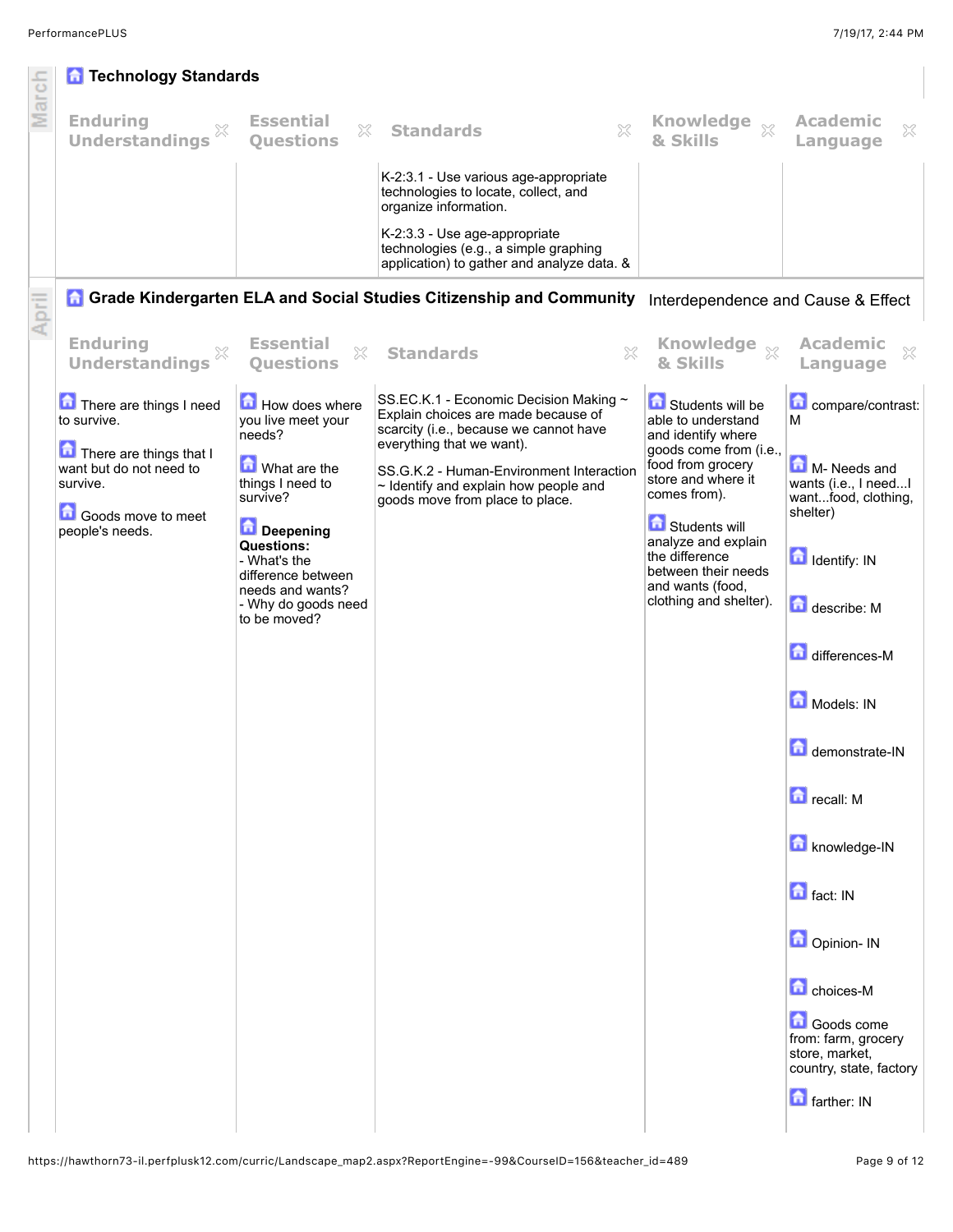|                                                                                     |                                                                                          |                                                                                                                                                                                                                                                                                                                                                                                                                                                                                                                                                                                                                                                                                                                                                                                                                                                                                                                                                                                                                                                                                                                                                                                                                                                                                                                                                                                                                                                                                          |                                                                                                                                                                                                                                                                                                                                                                                                                                                                                                                                                                                                                                                                                                                              | distant: IN<br>ahead: IN<br>border: IN<br>anywhere: IN<br>nearby: IN<br>midway-IN<br>opposite-M<br><b>D</b> goods-M<br>proximity-IN<br>hemisphere-IN                                                                                                                        |
|-------------------------------------------------------------------------------------|------------------------------------------------------------------------------------------|------------------------------------------------------------------------------------------------------------------------------------------------------------------------------------------------------------------------------------------------------------------------------------------------------------------------------------------------------------------------------------------------------------------------------------------------------------------------------------------------------------------------------------------------------------------------------------------------------------------------------------------------------------------------------------------------------------------------------------------------------------------------------------------------------------------------------------------------------------------------------------------------------------------------------------------------------------------------------------------------------------------------------------------------------------------------------------------------------------------------------------------------------------------------------------------------------------------------------------------------------------------------------------------------------------------------------------------------------------------------------------------------------------------------------------------------------------------------------------------|------------------------------------------------------------------------------------------------------------------------------------------------------------------------------------------------------------------------------------------------------------------------------------------------------------------------------------------------------------------------------------------------------------------------------------------------------------------------------------------------------------------------------------------------------------------------------------------------------------------------------------------------------------------------------------------------------------------------------|-----------------------------------------------------------------------------------------------------------------------------------------------------------------------------------------------------------------------------------------------------------------------------|
| They will gain information<br>from communicating with<br>others and reading a text. | How do I gain<br>information from<br>communicating with<br>others and reading a<br>text? | L.K.4 - Determine or clarify the meaning of<br>unknown and multiple-meaning words and<br>phrases based on kindergarten reading and<br>content.<br>L.K.4a - Identify new meanings for familiar<br>words and apply them accurately (e.g.,<br>knowing duck is a bird and learning the verb<br>to duck).<br>L.K.4b - Use the most frequently occurring<br>inflections and affixes (e.g., -ed, -s, re-, un-,<br>pre-, -ful, -less) as a clue to the meaning of<br>an unknown word.<br>RF.K.2 - Demonstrate understanding of<br>spoken words, syllables, and sounds<br>(phonemes).<br>RF.K.3 - Know and apply grade-level<br>phonics and word analysis skills in<br>decoding words.<br>WIDA.2012.K.1.2 - Emerging ~ Produce<br>simple statements about working<br>collaboratively in small groups or centers<br>using oral sentence starters and models<br>WIDA.2012.K.1.3 - Developing ~ Produce<br>statements about working collaboratively in<br>small groups or centers using oral sentence<br>starters and models<br>WIDA.SLA.K-2.1.A.1b - Apply word analysis<br>skills, (e.g., Spanish phonics including<br>phonemic awareness, letter-sound<br>correspondence, spelling patterns,<br>syllabification, diphthongs, syllable juncture,<br>accent marks, diérisis, and tildes) to decode Sounds for "ai, oa, ie,<br>new words.<br>WIDA.SLA.K-2.3.B.1a - Present brief oral<br>reports, using language and vocabulary<br>appropriate to the message and audience<br>(e.g., show and tell). | Students will be<br>able to ask and<br>answer questions<br>through discussion<br>about arguments and<br>explanations.<br><b>fol</b> Students will be<br>able to demonstrate<br>understanding of<br>spoken words,<br>syllables and sounds.<br>Students will be<br>able to apply decoding<br>skills and patterns in<br>words.<br>Students will be<br>able to understand<br>and explain multiple<br>meaning words based<br>on kindergarten<br>reading and content.<br><b>G</b> Students will<br>evaluate and<br>determine whether a<br>statement is a fact or<br>an opinion.<br>Trimester 3<br>Outcomes:<br>Students will be able<br>to identify letter and<br>ee, or, ng, oo/OO, ch,<br>sh, th/th, qu, ou, oi,<br>ue, er, ar." | Trimester 3<br>Outcomes<br>Students will be<br>introduced to:<br>for<br>help<br>look<br>want<br>saw<br>make<br>find<br>not<br>run<br>black<br>did<br>two<br>brown<br>eat<br>four<br>get<br>into<br>now<br>our<br>ran<br>say<br>that<br>this<br>went<br>white<br>will<br>yes |
|                                                                                     |                                                                                          | W.K.7 - Participate in shared research and<br>writing projects (e.g., explore a number of<br>books by a favorite author and express<br>opinions about them).                                                                                                                                                                                                                                                                                                                                                                                                                                                                                                                                                                                                                                                                                                                                                                                                                                                                                                                                                                                                                                                                                                                                                                                                                                                                                                                             |                                                                                                                                                                                                                                                                                                                                                                                                                                                                                                                                                                                                                                                                                                                              |                                                                                                                                                                                                                                                                             |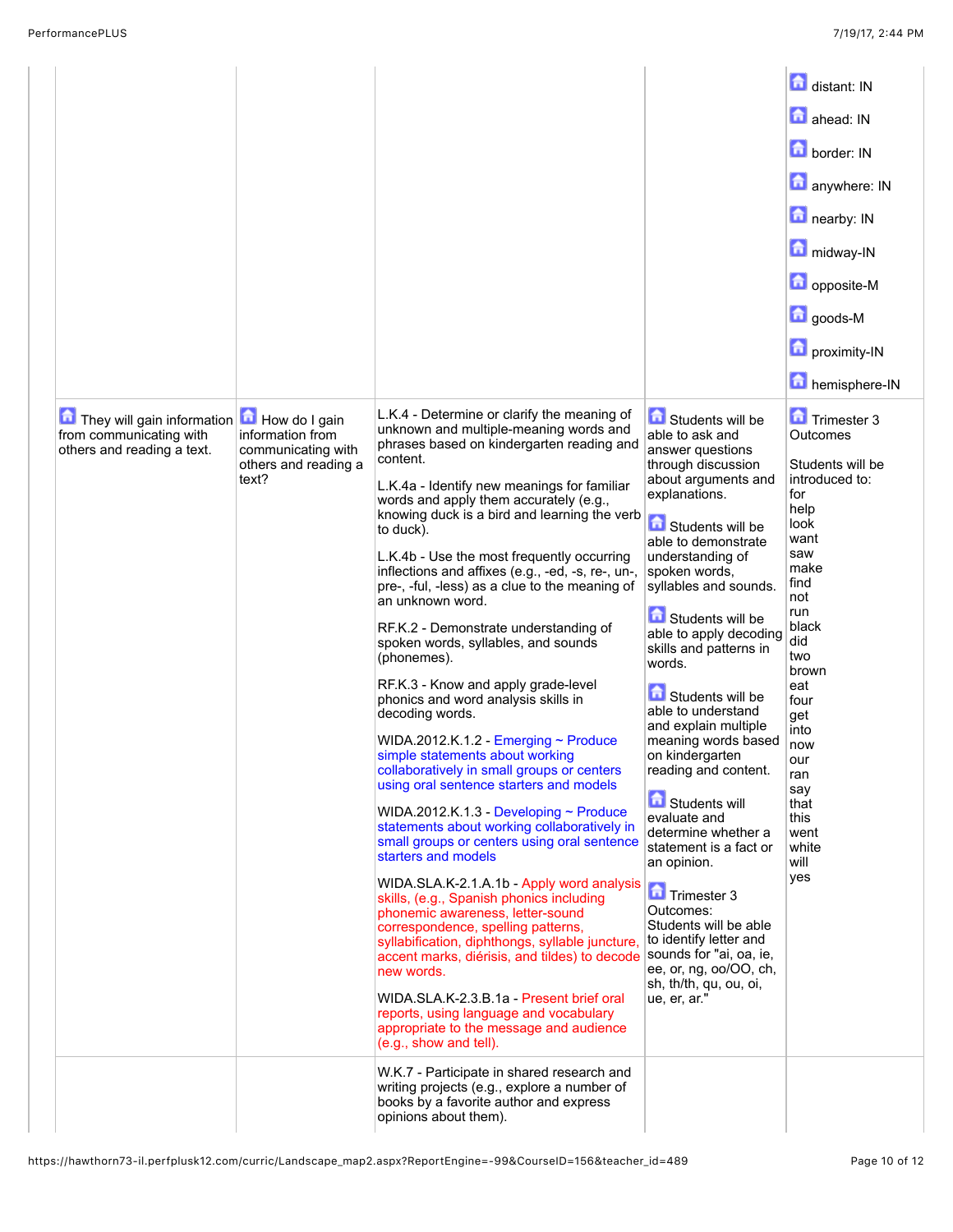|                                                                                             |                                           | W.K.8 - With guidance and support from<br>adults, recall information from experiences<br>or gather information from provided sources<br>to answer a question. |                                                                                            |                                  |
|---------------------------------------------------------------------------------------------|-------------------------------------------|---------------------------------------------------------------------------------------------------------------------------------------------------------------|--------------------------------------------------------------------------------------------|----------------------------------|
| <b>n</b> Technology Standards                                                               |                                           |                                                                                                                                                               |                                                                                            |                                  |
| <b>Enduring</b><br><b>Understandings</b>                                                    | <b>Essential</b><br>X<br><b>Ouestions</b> | $\chi$<br><b>Standards</b>                                                                                                                                    | Knowledge xx<br>& Skills                                                                   | <b>Academic</b><br>X<br>Language |
|                                                                                             |                                           | K-2:2.4 - Identify the purpose of a media<br>message (to inform, persuade, or entertain).                                                                     |                                                                                            |                                  |
|                                                                                             |                                           | K-2:3.2 - Review teacher-selected Internet<br>resources and explain why each resource is<br>or is not useful. Problem Solving                                 |                                                                                            |                                  |
|                                                                                             |                                           | K-2:3.4 - Use a variety of age-appropriate<br>technologies (e.g., drawing program,<br>presentation software) to communicate and<br>exchange ideas.            |                                                                                            |                                  |
| <b>n</b> Technology Standards                                                               |                                           |                                                                                                                                                               |                                                                                            |                                  |
| <b>Enduring</b><br><b>Understandings</b>                                                    | <b>Essential</b><br>X<br><b>Questions</b> | X<br><b>Standards</b>                                                                                                                                         | <b>Knowledge</b><br>& Skills                                                               | Academic<br>X<br>Language        |
|                                                                                             |                                           | K-2:1.5 - Use a word processing<br>application to write, edit, print, and save<br>simple assignments.                                                         |                                                                                            |                                  |
|                                                                                             |                                           | K-2:1.6 - Insert and size a graphic in a<br>word processing document.                                                                                         |                                                                                            |                                  |
|                                                                                             |                                           | K-2:1.8 - Use a simple computer graphing<br>application to display data.                                                                                      |                                                                                            |                                  |
| Students will compare<br>how their life is different from changed at school<br>in the past. | How has play<br>and at home<br>overtime?  | SS.H.K.1 - Change, Continuity, and<br>Context $\sim$ Compare life in the past to life<br>today.<br>$SS.H.K.2$ - Perspectives $\sim$ Examine the               | Students will be<br>able to compare past<br>life experiences to life<br>experiences today. | Compare- IN<br>Experience: IN    |
|                                                                                             | Why are national<br>holidays celebrated?  | significance of our national holidays and<br>the heroism and achievements of the<br>people associated with them.                                              | m<br><b>Ed</b> Students will be<br>able to name a                                          | Contrast: IN<br>Yesterday: M     |
|                                                                                             |                                           |                                                                                                                                                               | National holiday, what<br>achievement tooks<br>place and the                               | Today: M                         |
|                                                                                             |                                           |                                                                                                                                                               | person/people that are<br>associated with them.                                            | Future: IN                       |
|                                                                                             |                                           |                                                                                                                                                               | Students will be<br>able to draw pictures                                                  | <b>D</b> Past: IN                |
|                                                                                             |                                           |                                                                                                                                                               | representing an<br>example of life in the<br>past and in current life.                     | <b>D</b> Present: IN<br>Same: M  |
|                                                                                             |                                           |                                                                                                                                                               | Students will be<br>able to draw a picture<br>of a National holiday                        | 鱼<br>Different: M                |
|                                                                                             |                                           |                                                                                                                                                               | including significant<br>people or<br>achievements. Label                                  | Home: M<br>School: M             |
|                                                                                             |                                           |                                                                                                                                                               | the holiday picture with<br>holiday name,<br>person/people name                            | Life: M                          |
|                                                                                             |                                           |                                                                                                                                                               | and other significant<br>objects (example:                                                 | Holiday: M                       |